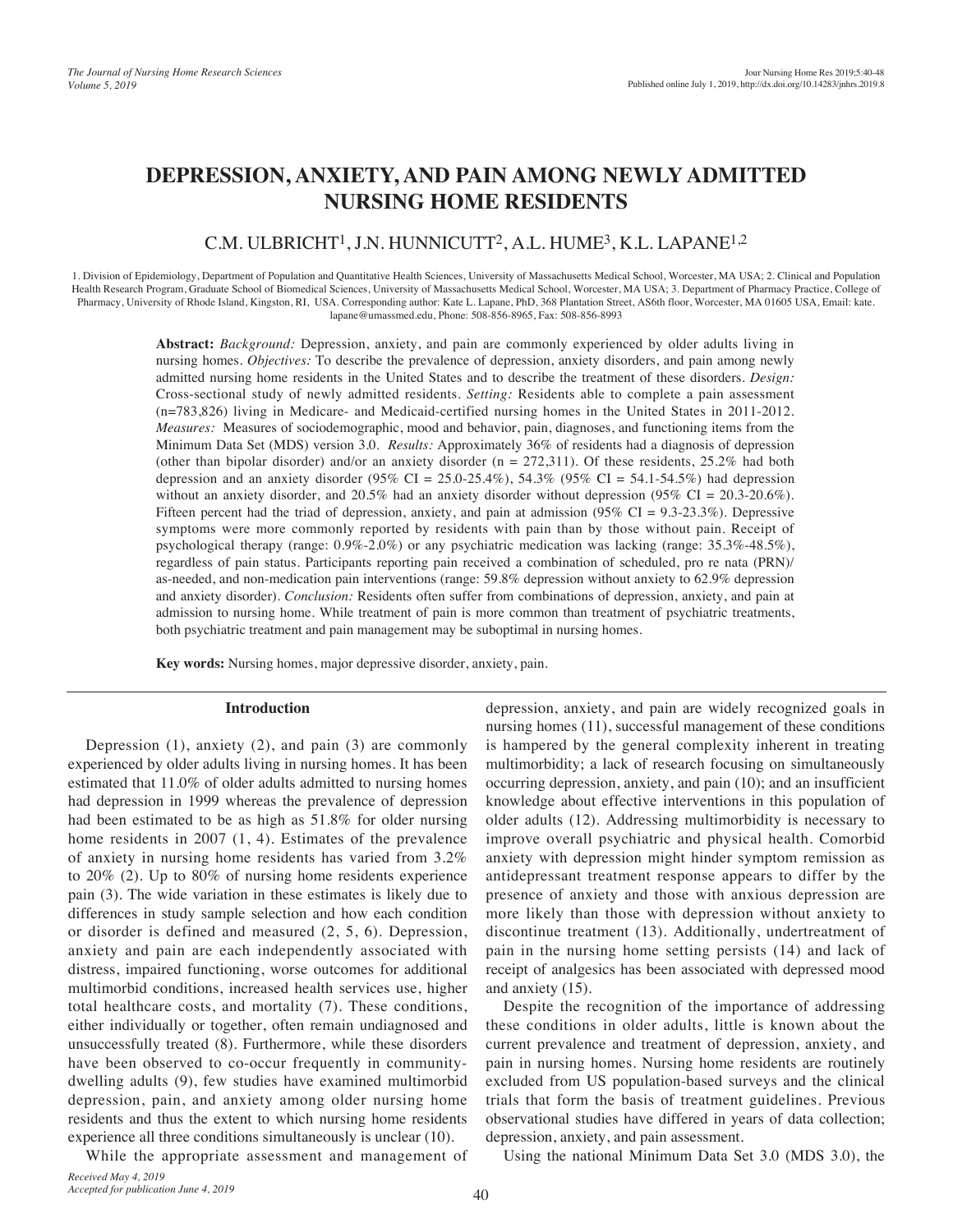## *PROFIT MAXIMIZATION*

objectives of this descriptive study were to: 1) estimate the prevalence of multimorbid depression, anxiety disorders, and pain in newly admitted nursing home residents; 2) describe the sociodemographic and clinical characteristics of residents by psychiatric disorder and pain status; 3) examine receipt of psychiatric treatment by psychiatric disorder and pain status; and 4) describe characteristics of pain by psychiatric disorder. We hypothesized that depression, anxiety, and pain would frequently co-occur and that residents experiencing this triad would be less likely than those not experiencing all three conditions to receive relevant psychiatric treatment and pain management.

#### **Methods**

## *Data source*

We used data from MDS 3.0 from 2011-2012. The MDS is a comprehensive clinical assessment that is federally mandated to be completed for all residents of Medicare- and Medicaidcertified nursing facilities in the United States. MDS 3.0 contains more than 450 items pertaining to disease diagnoses, health conditions, treatments, and functional and cognitive status. Assessments are conducted on admission, quarterly, and annually thereafter and if there are substantial changes in a resident's health status. The assessments are conducted by registered nurses and other facility staff, who review residents' medical records and use a validated instrument to evaluate their health (16). The MDS is intended to be used by stakeholders not only as an assessment tool but also for care planning. The Institutional Review Board at the University of Massachusetts Medical School approved this study.

#### *Sample*

We identified residents with MDS assessments performed at admission between 2011-2012 who were 65 years of age or older; were non-comatose; were not admitted to a swing bed provider; did not have intellectual or developmental disabilities; and were able to self-report pain presence. Of the 759,055 residents who met these criteria,  $35.9\%$  (n = 272,311) had a documented active diagnosis of depression (other than bipolar disorder), anxiety disorder, or both upon admission and were included in this study.

#### *Measures*

#### *Depression and anxiety disorders*

Depression (other than bipolar disorder) and anxiety disorder diagnoses were ascertained from the Active Diagnoses section of the MDS 3.0. A diagnosis is considered active if 1) it has been documented by a physician in the last 60 days; and 2) has a "direct relationship to the resident's current functional, cognitive, mood or behavior status, medical treatments, nursing monitoring, or risk of death during the 7-day lookback period." In addition to depression being documented as

an active diagnosis, depressive symptoms and severity within the previous two weeks were assessed with the Patient Health Questionnaire-9 (PHQ)-9 (17). Symptoms were considered present for the purposes of this study if they bothered the resident for any amount of time within the two weeks prior to the interview.

#### *Psychiatric treatment*

Treatment with antidepressant, antianxiety, hypnotic and antipsychotic medication is assessed in a checklist in the Medications section of the MDS. Use refers to medications received by the resident at any time during the previous seven days or since admission if admission was less than seven days before the MDS assessment was conducted. The resident's medical record and documentation from other health care settings that may have provided medication to the resident during the look-back period are reviewed to complete this section. Receiving any pharmacological psychiatric treatment was defined in this study as treatment with any antidepressant, antianxiety, hypnotic, and/or antipsychotic medication.

The receipt of psychological therapy by any licensed mental health professional is documented in a checklist in the Therapies subsection of the Special Treatments, Procedures, and Programs section. To be included in the MDS, therapy must be medically necessary, occur after admission, and documented in the resident's medical records. Therapy could have been provided inside or outside the nursing home.

#### *Pain*

The pain assessment interview portion of the MDS 3.0 evaluates pain presence (yes/no). Pain frequency (almost constantly, frequently, occasionally, or rarely), difficulty sleeping due to pain (yes/no), limitation of daily activities because of pain (yes/no), and pain intensity is noted for all residents who endorse having pain or hurting. Pain intensity refers to the worst pain over the previous five days and is measured either with a numeric rating scale that is scored 1-10 with 10 being the worst pain or a verbal descriptor scale (mild, moderate, severe, and very severe/horrible). Both instruments can be summarized as a four-point ordinal scale where a score of one  $=$  mild and a score of four  $=$  very severe pain. Pain management is also recorded, based on review of medical records. It is noted if a resident has been on a scheduled pain medication regimen, received pro re nata or as- needed (PRN) pain medications, and received non-medication intervention for pain. This is done for all residents, regardless of level of pain. All items for pain have a five-day look back period. The accuracy of subjective measures such as pain has been improved in the MDS 3.0 (17).

#### *Additional sociodemographic and clinical characteristics*

Sociodemographic characteristics of interest include gender, age group, race/ethnicity, and marital status (married, other). Clinical characteristics include functional impairment,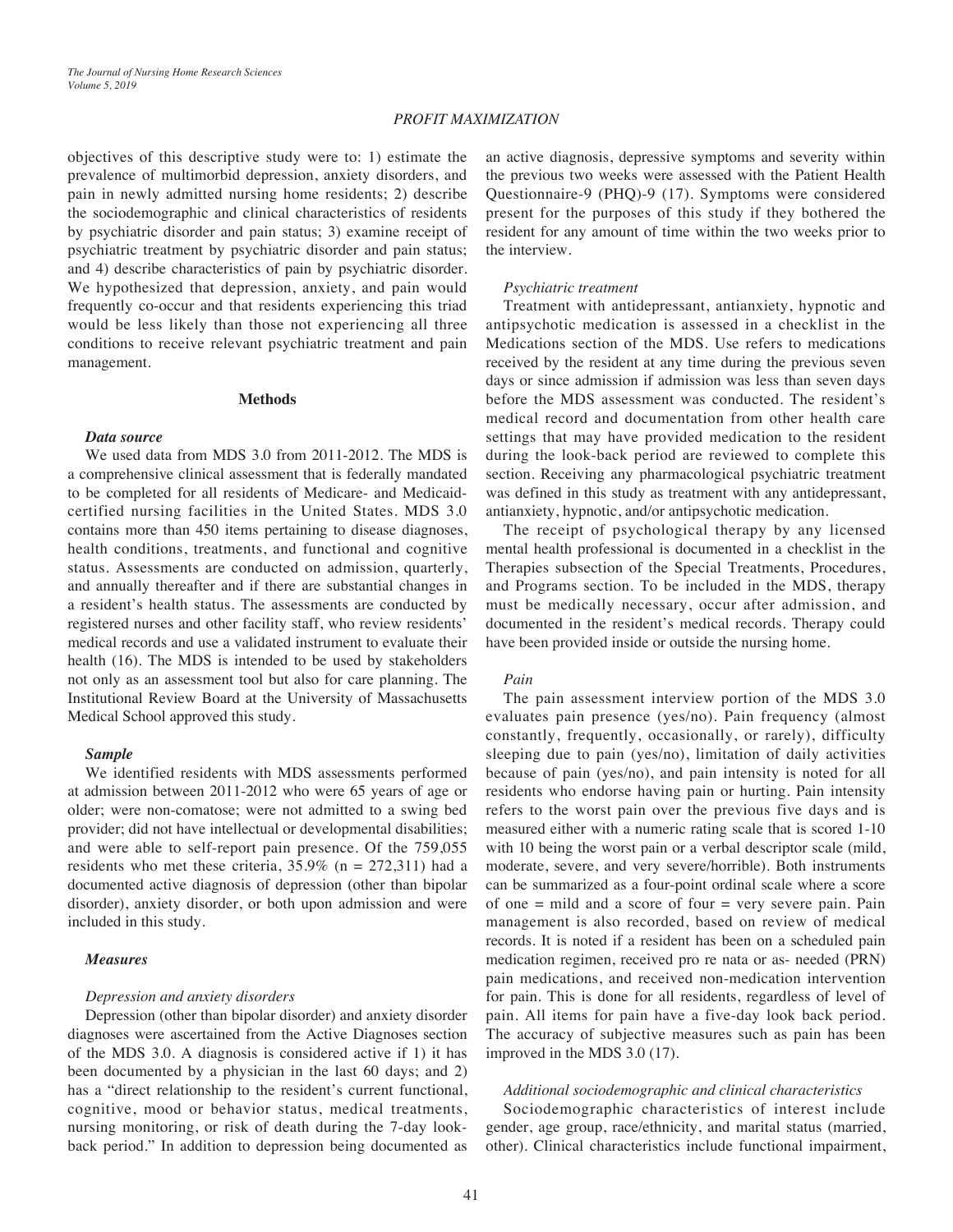#### **Table 1**

## Sociodemographic and Clinical Characteristics of Newly Admitted Nursing Home Residents by Psychiatric Disorder ( $n = 272,311$ )

| Characteristica                                                    | Overall<br>$(N = 272,311)$ | <b>Residents with Depression</b><br>& Anxiety Disorder<br>$(n = 68,620)$ | <b>Residents with Depression</b><br>without Anxiety Disorder*<br>$(n = 147,902)$ | <b>Residents with Anxiety</b><br><b>Disorder without Depression</b><br>$(n = 55,789)$ |
|--------------------------------------------------------------------|----------------------------|--------------------------------------------------------------------------|----------------------------------------------------------------------------------|---------------------------------------------------------------------------------------|
| Age, years, mean (standard deviation)                              | 81.2 (8.2)                 | 80.8 (8.2)                                                               | 81.2(8.1)                                                                        | 82.1 (8.3)                                                                            |
| Age, years, %                                                      |                            |                                                                          |                                                                                  |                                                                                       |
| 65-74                                                              | 23.3                       | 26.1                                                                     | 23.1                                                                             | 20.6                                                                                  |
| 75-84                                                              | 38.3                       | 38.8                                                                     | 38.7                                                                             | 36.9                                                                                  |
| $85+$                                                              | 38.3                       | 35.1                                                                     | 38.2                                                                             | 42.5                                                                                  |
| Women,%                                                            | 70.2                       | 76.6                                                                     | 71.8                                                                             | 66.6                                                                                  |
| Race/ethnicity, %                                                  |                            |                                                                          |                                                                                  |                                                                                       |
| Asian                                                              | 0.9                        | 0.5                                                                      | 1.1                                                                              | 0.9                                                                                   |
| <b>Black or African American</b>                                   | 5.6                        | 3.5                                                                      | 6.6                                                                              | 5.5                                                                                   |
| Hispanic or Latino                                                 | 5.0                        | 4.4                                                                      | 5.2                                                                              | 5.4                                                                                   |
| Native Hawaiian or other Pacific Islander                          | 0.3                        | 0.1                                                                      | 0.2                                                                              | 0.2                                                                                   |
| White                                                              | 88.0                       | 92.3                                                                     | 86.5                                                                             | 87.8                                                                                  |
| Location prior to nursing home entry, $%$                          |                            |                                                                          |                                                                                  |                                                                                       |
| Psychiatric hospital                                               | 0.6                        | 0.7                                                                      | 0.6                                                                              | 0.4                                                                                   |
| Acute hospital                                                     | 60.8                       | 57.3                                                                     | 61.3                                                                             | 63.1                                                                                  |
| Community                                                          | 25.9                       | 27.5                                                                     | 25.1                                                                             | 26.0                                                                                  |
| Another nursing home or swing bed                                  | 10.11                      | 11.6                                                                     | 10.6                                                                             | 7.1                                                                                   |
| Married, %                                                         | 31.1                       | 29.7                                                                     | 32.1                                                                             | 30.4                                                                                  |
| Comorbid conditions active in 7 days before admission assessment,% |                            |                                                                          |                                                                                  |                                                                                       |
| Neurological                                                       |                            |                                                                          |                                                                                  |                                                                                       |
| Dementia                                                           | 30.4                       | 31.2                                                                     | 31.6                                                                             | 26.3                                                                                  |
| Alzheimer's disease                                                | 10.1                       | 10.7                                                                     | 10.0                                                                             | 9.5                                                                                   |
| Stroke, cerebrovascular accident, transient ischemic attack        | 12.5                       | 11.5                                                                     | 14.2                                                                             | 9.5                                                                                   |
| Parkinson's disease                                                | 5.5                        | 6.0                                                                      | 5.8                                                                              | 4.0                                                                                   |
| Cardiovascular                                                     |                            |                                                                          |                                                                                  |                                                                                       |
| Hypertension                                                       | 77.3                       | 77.6                                                                     | 78.0                                                                             | 75.3                                                                                  |
| Coronary artery disease                                            | 26.0                       | 26.6                                                                     | 26.2                                                                             | 25.0                                                                                  |
| Musculoskeletal                                                    |                            |                                                                          |                                                                                  |                                                                                       |
| Arthritis                                                          | 31.7                       | 35.3                                                                     | 30.5                                                                             | 30.3                                                                                  |
| Osteoporosis                                                       | 17.0                       | 18.7                                                                     | 16.7                                                                             | 15.7                                                                                  |
| Hip fracture (previous 6 months)                                   | 5.5                        | 5.0                                                                      | 5.6                                                                              | 5.7                                                                                   |
| Other fracture (previous 6 months)                                 | 9.2                        | 9.3                                                                      | 9.4                                                                              | 8.7                                                                                   |
| Other conditions                                                   |                            |                                                                          |                                                                                  |                                                                                       |
| Diabetes mellitus                                                  | 31.2                       | 29.3                                                                     | 34.1                                                                             | 26.0                                                                                  |
| Cancer                                                             | 9.9                        | 9.9                                                                      | 8.7                                                                              | 12.9                                                                                  |
| Pressure ulcers                                                    | 13.6                       | 12.4                                                                     | 13.9                                                                             | 14.6                                                                                  |
| Surgical wounds                                                    | 15.9                       | 14.6                                                                     | 16.2                                                                             | 16.7                                                                                  |
| Hallucinations, %                                                  | 1.3                        | 1.6                                                                      | 1.1                                                                              | 1.5                                                                                   |
| Delusions, %                                                       | 3.3                        | 4.4                                                                      | 2.6                                                                              | 4.0                                                                                   |
| ADL compromise,% $\dagger$                                         |                            |                                                                          |                                                                                  |                                                                                       |
| Dependent/totally dependent                                        | 21.0                       | 20.3                                                                     | 21.0                                                                             | 21.9                                                                                  |
| Moderate                                                           | 57.7                       | 57.1                                                                     | 58.5                                                                             | 56.0                                                                                  |
| Limited                                                            | 21.4                       | 15.3                                                                     | 14.2                                                                             | 15.3                                                                                  |
| Cognitive impairment,% ‡                                           |                            |                                                                          |                                                                                  |                                                                                       |
| Intact or mild                                                     | 47.3                       | 47.9                                                                     | 46.6                                                                             | 48.6                                                                                  |
| Moderate                                                           | 27.9                       | 27.7                                                                     | 28.8                                                                             | 26.1                                                                                  |
| Severe                                                             | 24.7                       | 24.4                                                                     | 24.7                                                                             | 25.3                                                                                  |
| Any pain, %                                                        | 55.6                       | 59.6                                                                     | 53.0                                                                             | 57.5                                                                                  |

\*Depression other than bipolar disorder; †MDS-ADL Self-Performance Hierarchy (Morris et al., 1999); The categories "extensive 1" and "extensive 2" were combined to form this category; ‡ Categories provided by CMS derived from the Cognitive Performance Scale (CFS) or Brief Interview for Mental Status (BIMS): none or mild = BIMS 13-15 or CPS 0-2; moderate = BIMS 8-12 or CPS 3-4; severe = BIMS 0-7 or CPS 5-6 (CMS: Centers for Medicare and Medicaid Services, 2015, Nursing Home Data Compendium, 2015 Edition; BIMS; Saliba, Buchanan et al., 2012; CPS: Morris et al., 1994); Missing: gender: n = 53; marital status: n = 5,141; race/ethnicity: n = 5,696; ADL: n = 23.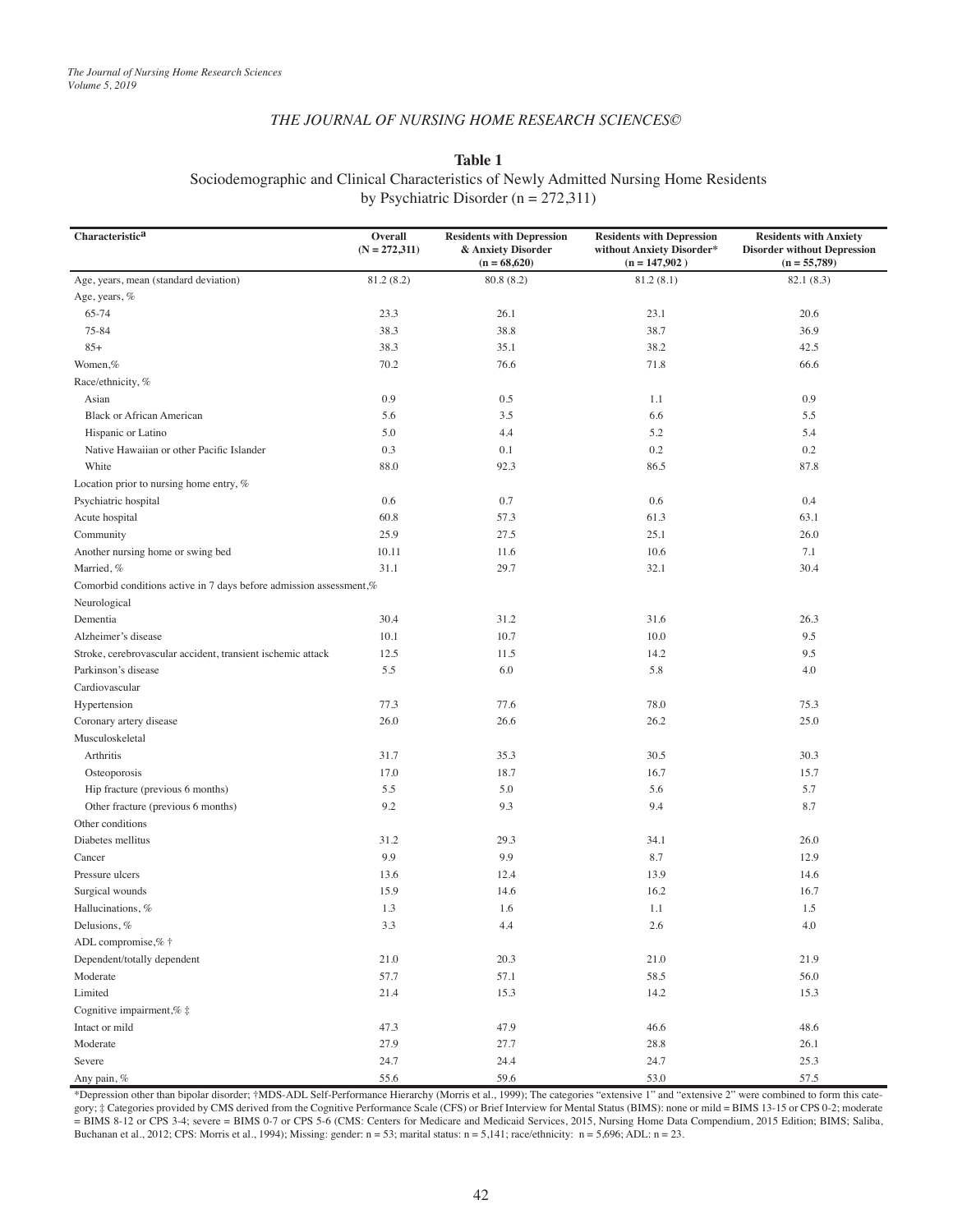#### **Table 2**

### Depressive Mood Symptoms and Severity by Psychiatric Disorder and Pain Status

|                                                                       |                                          | <b>Resident Self-Reported Depression</b> |                                            |                                |                                            |                                |  |
|-----------------------------------------------------------------------|------------------------------------------|------------------------------------------|--------------------------------------------|--------------------------------|--------------------------------------------|--------------------------------|--|
| <b>Patient Health Questionnaire-9</b><br>Item, %a                     | <b>Depression &amp; Anxiety Disorder</b> |                                          | <b>Depression without Anxiety Disorder</b> |                                | <b>Anxiety Disorder without Depression</b> |                                |  |
|                                                                       | With pain<br>$(n = 40.910)$              | Without pain<br>$(n = 27,710)$           | With pain<br>$(n = 78,310)$                | Without pain<br>$(n = 69,592)$ | With pain<br>$(n = 32,063)$                | Without pain<br>$(n = 23,726)$ |  |
| Anhedonia                                                             | 11.5                                     | 8.7                                      | 9.6                                        | 7.7                            | 9.1                                        | 6.9                            |  |
| Depressed mood                                                        | 24.3                                     | 18.2                                     | 19.2                                       | 14.8                           | 16.3                                       | 12.8                           |  |
| Insomnia or hypersomnia                                               | 18.9                                     | 11.6                                     | 15.7                                       | 9.5                            | 17.2                                       | 10.7                           |  |
| Fatigue                                                               | 31.7                                     | 21.5                                     | 28.0                                       | 19.7                           | 27.3                                       | 18.8                           |  |
| Increased or decreased appetite                                       | 15.3                                     | 9.4                                      | 13.3                                       | 8.6                            | 14.1                                       | 8.4                            |  |
| Guilt/worthlessness                                                   | 8.4                                      | 5.8                                      | 6.8                                        | 4.9                            | 5.5                                        | 3.8                            |  |
| Impaired concentration                                                | 9.0                                      | 8.6                                      | 7.7                                        | 7.4                            | 6.9                                        | 6.9                            |  |
| Psychomotor agitation or retar-<br>dation                             | 7.1                                      | 5.3                                      | 5.5                                        | 4.3                            | 5.9                                        | 4.6                            |  |
| Suicidal ideation                                                     | 4.1                                      | 3.0                                      | 3.7                                        | 2.7                            | 2.9                                        | 2.1                            |  |
| Patient Health Questionnaire-9 Depression Severity (Score Ranges), %b |                                          |                                          |                                            |                                |                                            |                                |  |
| Minimal $(0-4)$                                                       | 62.4                                     | 72.9                                     | 68.4                                       | 76.9                           | 68.8                                       | 77.4                           |  |
| Mild $(5-9)$                                                          | 24.0                                     | 18.4                                     | 20.9                                       | 16.2                           | 21.4                                       | 16.5                           |  |
| Moderate $(10-14)$                                                    | 9.2                                      | 6.3                                      | 7.4                                        | 5.1                            | 4.4                                        | 6.9                            |  |
| Moderately severe (15-19)                                             | 3.5                                      | 1.9                                      | 2.6                                        | 1.5                            | 1.4                                        | 2.2                            |  |
| Severe (20-27)                                                        | 1.0                                      | 0.5                                      | 0.4                                        | 0.7                            | 0.62                                       | 0.3                            |  |

Missing individual PHQ-9 items: depression & anxiety disorder,  $n = 3,750$ ; depression without anxiety disorder:  $n = 8.189$ ; anxiety disorder without depression, n = 3,594; Missing PHQ-9 depression severity: depression & anxiety disorder, n = 3,930; depression without anxiety disorder, n = 3,853; anxiety disorder without depression:  $n = 1,876$ .

cognitive impairment, and active diagnoses of comorbid conditions commonly associated with pain and/or depression and anxiety. Functional impairment in activities of daily living was measured with the MDS-ADL Self-Performance Hierarchy. The MDS-ADL Self-Performance Hierarchy assesses the resident's need for assistance with four activities of daily living (ADLs): personal hygiene, toileting, locomotion, and eating. Dependence required with ADLs indicates that full staff assistance was required for "one or both of eating and locomotion" every time the activity occurred during the 7-day lookback period. Total dependence means that full staff assistance with hygiene, toileting, locomotion, and eating was required every time each activity was occurred during the lookback period. The Cognitive Function Scale (CFS) was used to evaluate cognitive impairment. The CFS relies on the Brief Interview for Mental Status (BIMS) for residents who were able to self-report and the Cognitive Performance Scale (CPS) for those who were not able to complete the BIMS and received a staff assessment. Comorbid conditions were assessed similarly to depression and anxiety diagnoses, as described above.

#### *Analysis*

The overall goal of this study was to provide descriptive information relating to depression, anxiety, and pain. As

such, we estimated descriptive statistics pertaining to the demographic and clinical characteristics of newly admitted nursing home residents with depression, anxiety, or both. Ninety-five percent confidence intervals (CI) for the prevalence of depression and anxiety disorders were estimated using standard formulas. Analyses were stratified by psychiatric disorder and presence of pain as appropriate. Differences in psychiatric symptoms, receipt of psychiatric treatment, pain characteristics, and pain treatment between those experiencing the triad and those who were not were evaluated with  $\chi$ 2 tests. Because even minor differences can achieve statistical significance in studies with very large sizes, we considered an absolute difference of at least 5 percentage points to indicate clinically notable differences across the groups.

#### **Results**

### *Prevalence of concurrent depression and anxiety disorders*

Of the 272,311 nursing home residents with a diagnosis of depression or an anxiety disorder eligible for this study, 25.2% (95% CI = 25.0-25.4%) had an active diagnosis of both depression and an anxiety disorder,  $54.3\%$  (95% CI = 54.1-54.5%) had an active diagnosis of depression without anxiety disorder, and 20.5% (95% CI = 20.3-20.6%) had an anxiety disorder without depression.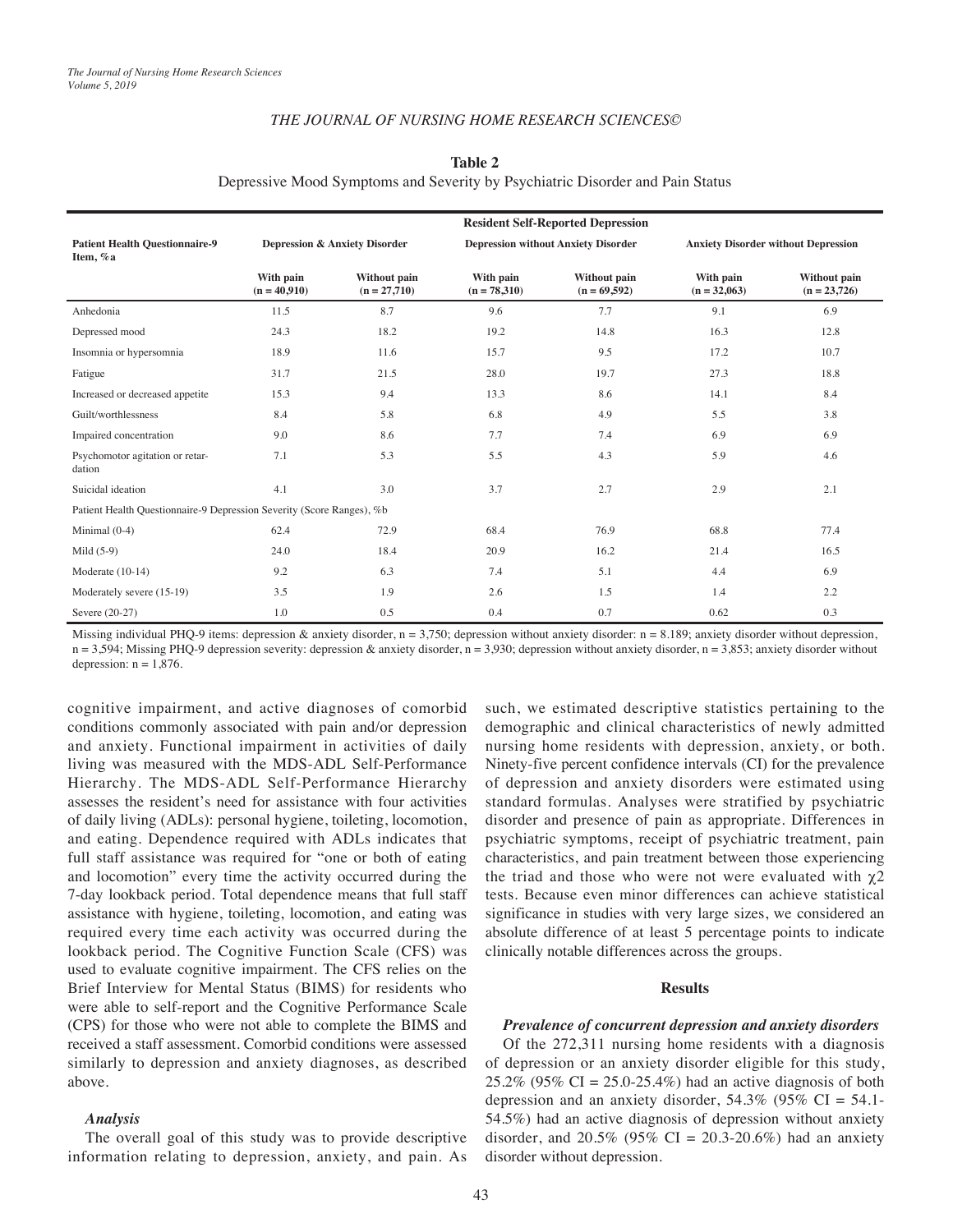### *DEPRESSION, ANXIETY, AND PAIN*

#### **Table 3**

### Psychiatric Treatment Received by Psychiatric Disorder and Pain Status

| <b>Treatment</b>             | <b>Depression &amp; Anxiety Disorder</b> | <b>Depression without Anxiety Disorder</b> | <b>Anxiety Disorder without Depression</b> |  |  |
|------------------------------|------------------------------------------|--------------------------------------------|--------------------------------------------|--|--|
| Non-Pharmacological          |                                          | Percentage                                 |                                            |  |  |
| Psychological therapy        |                                          |                                            |                                            |  |  |
| Pain                         | 1.8                                      | 1.1                                        | 0.9                                        |  |  |
| No pain                      | 2.0                                      | 1.3                                        | 1.3                                        |  |  |
| Pharmacological              | Percentage                               |                                            |                                            |  |  |
| No psychiatric medication    |                                          |                                            |                                            |  |  |
| Pain                         | 35.3                                     | 38.5                                       | 45.5                                       |  |  |
| No pain                      | 37.9                                     | 40.4                                       | 48.5                                       |  |  |
| Antidepressant & antianxiety |                                          |                                            |                                            |  |  |
| Pain                         | 25.8                                     | 4.0                                        | 5.0                                        |  |  |
| No pain                      | 22.7                                     | 2.7                                        | 4.2                                        |  |  |
| Antidepressant alone         |                                          |                                            |                                            |  |  |
| Pain                         | 13.1                                     | 40.8                                       | 3.8                                        |  |  |
| No pain                      | 15.0                                     | 41.7                                       | 4.1                                        |  |  |
| Antianxiety alone            |                                          |                                            |                                            |  |  |
| Pain                         | 2.8                                      | 0.7                                        | 27.7                                       |  |  |
| No pain                      | 2.5                                      | 0.5                                        | 23.9                                       |  |  |

## *Characterization of depression/anxiety groups*

Table 1 shows the descriptive statistics for the nursing home residents stratified by the groups of depression and anxiety diagnoses (both, depression but no anxiety, anxiety but no depression). Across all groups of depression and anxiety, the average age was 81.2 years (standard deviation (SD): 8.2 years), which ranged from 80.8 years (SD: 8.2) for residents with both depression and an anxiety disorder to 82.1 years (SD: 8.3) for those with an anxiety disorder but not depression. Regardless of the depression/anxiety group, most residents were women (range: 66.6-76.6%), nearly one third were married (29.7-32.1%), and few were African American (3.5- 6.6%). Most residents were admitted from an acute hospital  $(57.3\% - 63.1\%)$ .

Comorbidities were common across all groups. Dementia was the most frequent neurological condition, regardless of depression/anxiety group (26.3-31.2%). Hypertension affected the majority of these residents (75.3-78.0%). Arthritis was the most common musculoskeletal condition (30.3-35.3%) and was most commonly documented for residents with both depression and anxiety disorder. The prevalence of diabetes was highest for residents with depression but not an anxiety disorder, 34.1% of whom had a documented diabetes diagnosis (26.0-34.1%). Slightly more than a fifth of all residents had severe limitations with activities of daily living, with 20.3- 21.9% of residents being dependent or totally dependent on assistance. Almost half of all residents had intact cognition or mild cognitive impairment upon admission (44.9-46.8%).

Pain was common within each group, with more than half of residents having documented pain (range: 53.0-59.6%). Fifteen percent of all residents who were eligible for this study had the triad of depression, anxiety, and pain at admission (95% CI: 9.3-23.3%).

### *Depression characteristics*

Individual depressive mood symptoms and depression severity from the self-reported PHQ-9 are presented in Table 2. Across the depression and anxiety groups, those in pain were more likely than those not in pain to report insomnia/ hypersonmnia (15.7-18.9% vs 9.5-11.6%), fatigue (27.3- 31.7% vs 18.8-21.5%), and eating too much or too little (13.3- 15.3% vs 8.4-9.4%). The majority of all residents had minimal depression (62.4-77.4%) although residents in pain reported more severe depression than residents without pain.

#### *Treatment of depression and anxiety*

As displayed in Table 3, lack of psychological treatment was common for these residents despite all having documented active diagnoses of depression and/or anxiety. This did not differ by pain status. Psychological therapy was rare, with only 0.9-2.0% of residents receiving any number of minutes of therapy. More than a third of the residents did not receive any psychiatric medication (range: 35.3-48.5%), with residents with anxiety disorders only being the least likely to receive treatment (45.5% of residents with pain, 48.5% of residents without). Approximately one quarter of residents with both depression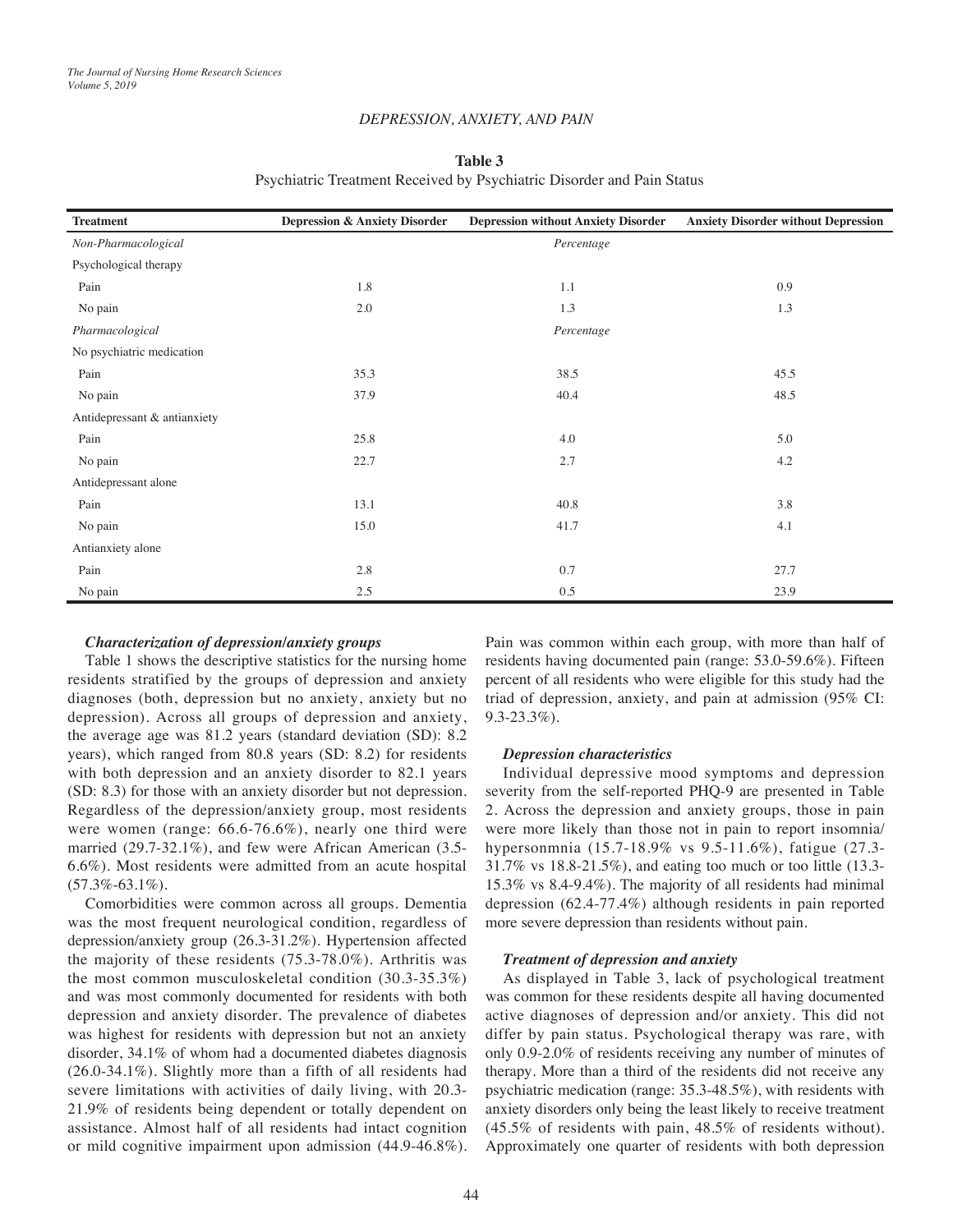## **Table 4**

## Characteristics of Pain for Residents Reporting Pain Stratified by Depression/Anxiety Disorder (N = 151,283)

| <b>Pain Assessment Item</b>                             | <b>Depression &amp; Anxiety</b><br>Disorder ( $n = 40,910$ ) | <b>Depression without Anxiety</b><br>Disorder ( $n = 78,310$ ) | <b>Anxiety Disorder</b><br>whithout Depression<br>$(n=32,06)$ |
|---------------------------------------------------------|--------------------------------------------------------------|----------------------------------------------------------------|---------------------------------------------------------------|
|                                                         |                                                              | Percentage                                                     |                                                               |
| Pain frequency                                          |                                                              |                                                                |                                                               |
| Almost constantly                                       | 15.4                                                         | 12.8                                                           | 13.5                                                          |
| Frequently                                              | 38.2                                                         | 35.3                                                           | 36.9                                                          |
| Occasionally                                            | 38.8                                                         | 43.0                                                           | 41.2                                                          |
| Rarely                                                  | 5.9                                                          | 7.5                                                            | 6.6                                                           |
| Unable to answer                                        | 1.6                                                          | 1.3                                                            | 1.7                                                           |
| Effect of pain on functioning                           |                                                              |                                                                |                                                               |
| Pain has made it hard to sleep at night                 | 29.8                                                         | 25.2                                                           | 28.5                                                          |
| Day-to-day activities have been limited because of pain | 40.2                                                         | 37.3                                                           | 38.1                                                          |
| Pain intensity of worst pain in prior 5 days            |                                                              |                                                                |                                                               |
| Mild                                                    | 21.1                                                         | 23.2                                                           | 22.0                                                          |
| Moderate                                                | 44.1                                                         | 45.6                                                           | 45.0                                                          |
| Severe                                                  | 24.8                                                         | 22.9                                                           | 23.5                                                          |
| Very severe, horrible                                   | 9.9                                                          | 8.1                                                            | 9.4                                                           |
| Pain management                                         |                                                              |                                                                |                                                               |
| Combination                                             | 62.9                                                         | 59.8                                                           | 61.6                                                          |
| Scheduled only                                          | 6.2                                                          | 6.5                                                            | 5.0                                                           |
| pro re nata only                                        | 25.2                                                         | 26.4                                                           | 27.6                                                          |
| Non-medication intervention only                        | 1.0                                                          | 1.3                                                            | 1.0                                                           |
| No management                                           | 4.7                                                          | 6.0                                                            | 4.8                                                           |

Missing: frequency:  $n = 2,391$ ; affects sleep:  $n = 2,528$ ; affects daily activities:  $n = 2,996$ ; intensity:  $n = 3,694$ ; management:  $n = 633$ .

and an anxiety disorder received both antidepressant and antianxiety medications (25.8% of residents with pain, 22.7% of residents without pain). Of the residents with depression only, 40.8% with pain and 41.7% without pain received an antidepressant alone. The psychiatric treatment most commonly received by residents with a diagnosis of an anxiety disorder without depression was antianxiety medication alone (27.7% of residents with pain, 23.9% of residents without pain).

### *Pain characteristics*

Table 4 shows that pain occurred almost constantly for 12.8-15.4% of the residents reporting any pain within the five days prior to the assessment. Slightly more than onequarter of the residents reporting said that pain had made it difficult to sleep (range: 25.2-29.8%). Daily activities were also reported to be limited by pain for more than a third of residents (range: 37.3-40.2%). The worst pain over the previous five days was reported to be of moderate to severe intensity for the majority of residents. More than half of residents reporting pain (range: 59.8-62.9%) received a combination of scheduled and PRN pharmacological pain management and non-medication intervention. Few residents in pain did not receive any pain

management (range:  $4.8-6.0\%$ ).

### **Discussion**

This study identified depression and anxiety as being prevalent and commonly co-occurring disorders among older adults newly admitted to nursing homes. Approximately half of all of these residents also reported being in pain. Psychiatric treatment was lacking for these vulnerable older adults with 40% were not receiving any psychiatric medication or psychological therapy. Those with anxiety disorders without depression were the least likely to receive such treatment. The triad of depression, anxiety disorders, and pain was particularly prevalent among these older adults. Most reported that the worst pain over the previous five days ranged from moderate to severe intensity. Analgesic agents were employed for the majority of these residents who reported pain, with a combination of pharmacological treatment being the most commonly utilized strategy.

That almost 36% of older adults had an active diagnosis of depression and/or an anxiety disorder upon admission to a nursing home is in accordance with previous studies in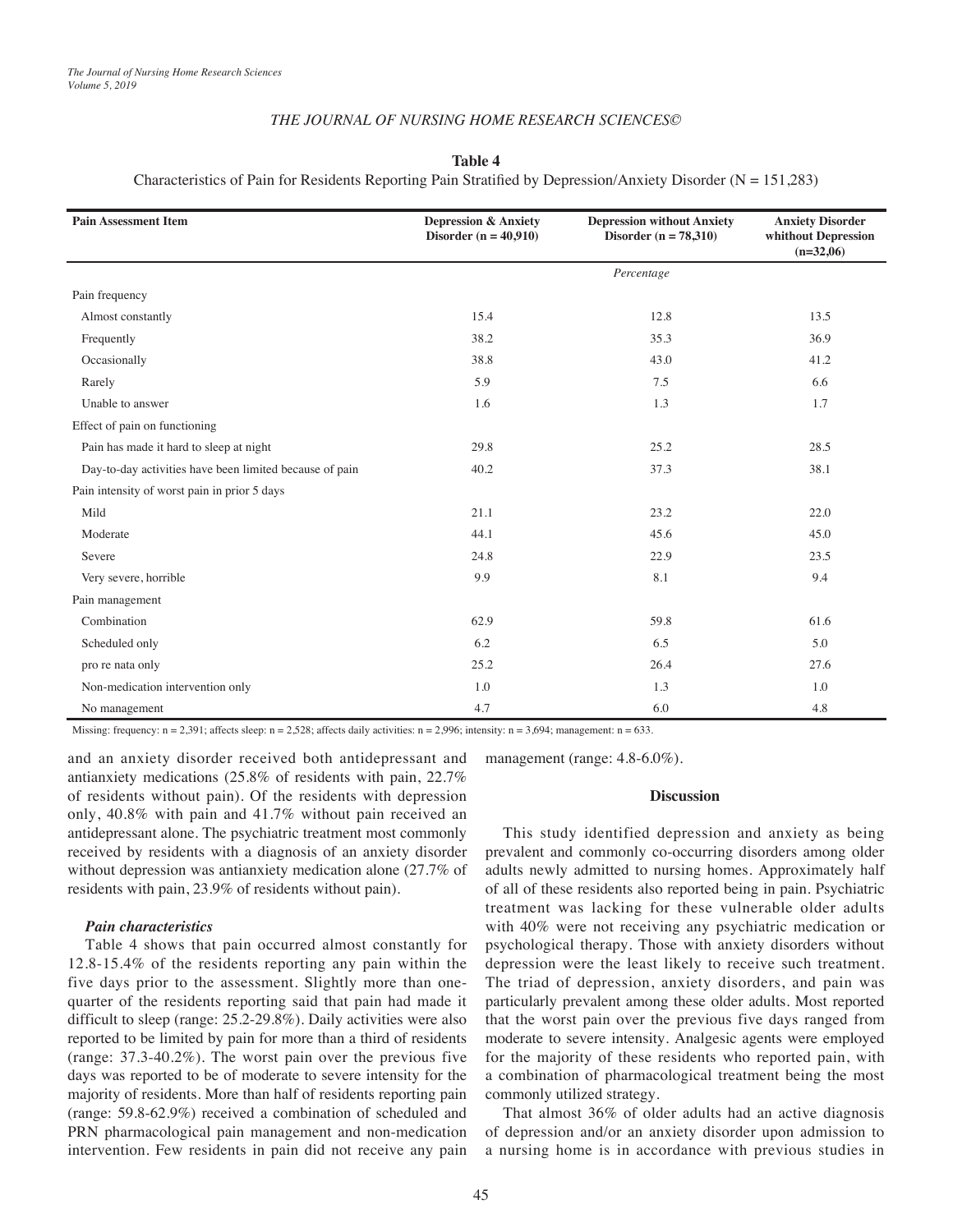## *DEPRESSION, ANXIETY, AND PAIN*

nursing homes (18). The substantial multimorbidity between depression, anxiety, and pain in our study is also consistent with the growing body of research examining the increasing multiplicity of chronic diseases experienced by an aging population, especially those residing in nursing homes (19). While depression appears in 40% of patterns of chronic co-morbid medical conditions observed in older adults in U.S. nursing homes (20), less is known about the simultaneous occurrence of anxiety and pain, the directionality of this multimorbidity that was documented for 14% of residents with an active diagnosis or depression and/or anxiety disorder included in this study, and how best to treat these residents.

Disentangling the commingled effects of pain, depression, and anxiety is difficult. Pain is a risk factor for developing both depression and anxiety and can exacerbate psychiatric symptoms (21). Moreover, depression and anxiety increase the risk of experiencing pain and can also adversely affect pain outcomes such as intensity (22). As such, the complex interplay of these conditions likely needs to be addressed in a comprehensive fashion to improve residents' quality of life. Treatments which incorporate strategies for addressing all of the components of this triad might be most effective than approaches that address depression, anxiety, and pain separately.

Although providing successful treatment in this population is a complicated issue, it was somewhat surprising to see that 35.3-48.5% of residents in this study did not receive psychiatric treatment, especially given the morbidity and mortality associated with inadequate treatment of psychiatric disorders and the emphasis on depression as a measure of nursing home quality. Although pharmacologic management of depression in nursing homes is common in some states, evidence from clinical trials in this population is limited and the effectiveness of antidepressants may be modest (23). Poor antidepressant treatment response is associated with a more severe and chronic course of depression and with comorbid psychiatric disorders, particularly anxiety. Treating depression by itself may improve quality of life and functional impairment, anxiety, pain, functional impairment, and diabetes for community-dwelling older adults and nursing home residents.

While these residents all had an active diagnosis of depression and/or an anxiety disorder, it is unknown how or when the diagnosis was originally made and thus the residents' need for active treatment remains unclear. Somatic mood symptoms such as sleep problems, lack of energy, and appetite issues were reported by more residents with pain than without pain, regardless of psychiatric disorder, in this study. Many of the new residents were admitted from a hospitalization and we were unable to determine if pharmacological treatment for depression and anxiety was discontinued during the hospital stay. While the PHQ-9 has been validated for use in a variety of populations (24), including being preliminarily validated in for nursing home populations (17), there are concerns that it may not accurately identify depression in older nursing home residents. Not only are older adults with depression more likely than younger adults to present with somatic symptoms not included in the PHQ-9 and other depression instruments (25) but pain can also impact item response in geriatric depression assessments (26). Research on how best to assess depression and anxiety in older adults with multiple intersecting comorbidities, as are typically seen in nursing homes, would be valuable for informing treatment efforts.

Despite almost all residents reporting pain in the prior five days received some form of pain management, approximately half of all the included residents said that they had experienced pain almost constantly or frequently over the previous five days. Furthermore, 25.2-29.8% of residents in pain reported sleep difficulties due to pain and 37.3-40.2% of residents reported functional limitations because of pain. While the cross-sectional nature of the data in this study limit our ability to determine temporality between the occurrence of pain and receipt of management, this may indicate potential undertreatment of pain. This would be consistent with previous research of pain management in the nursing home setting. Such pain management issues may be in part due to uncertainty about the long-term safety and efficacy of common analgesics and a lack of knowledge about both the course of common pain syndromes and the effectiveness of interventions to improve pain management (27). In nursing homes, systematic approaches to pain management are needed to understand how different types of treatment can improve pain management for residents (28). These approaches might include care pathway algorithms with dose, duration, and schedule of pain treatments.

Our work has several strengths and limitations that must be considered. This study is a national study on a topic which to our knowledge has not been explored. We relied on documented active diagnoses of depression and anxiety, which could have led to underestimating the prevalence of these disorders. The MDS 3.0 does not contain a screening instrument for anxiety disorders. Because of this, we did not examine the PHQ-9 as a screener for probable major or minor depression. Psychiatric disorders are routinely underdiagnosed in general and older adults may be less likely to be properly diagnosed given that they tend to present with somatic symptoms that are sometimes misattributed to normal aging (25). It is also possible that pain is underestimated in nursing home residents, especially for those with psychiatric disorders (10), although pain measurement has been improved in MDS 3.0 relative to MDS 2.0.

Although this study attempted to capture depressive symptoms that did not occur frequently enough to formally qualify as significant enough to warrant a depression diagnosis by examining PHQ-9 items that were endorsed as present with any frequency, MDS 3.0 does not uniformly capture symptoms of depression and anxiety that do not meet formal diagnostic criteria but may still be clinically significant. The MDS 3.0 now includes the PHQ-9, which is an advantage of this study. A systematic review of 18 studies also concluded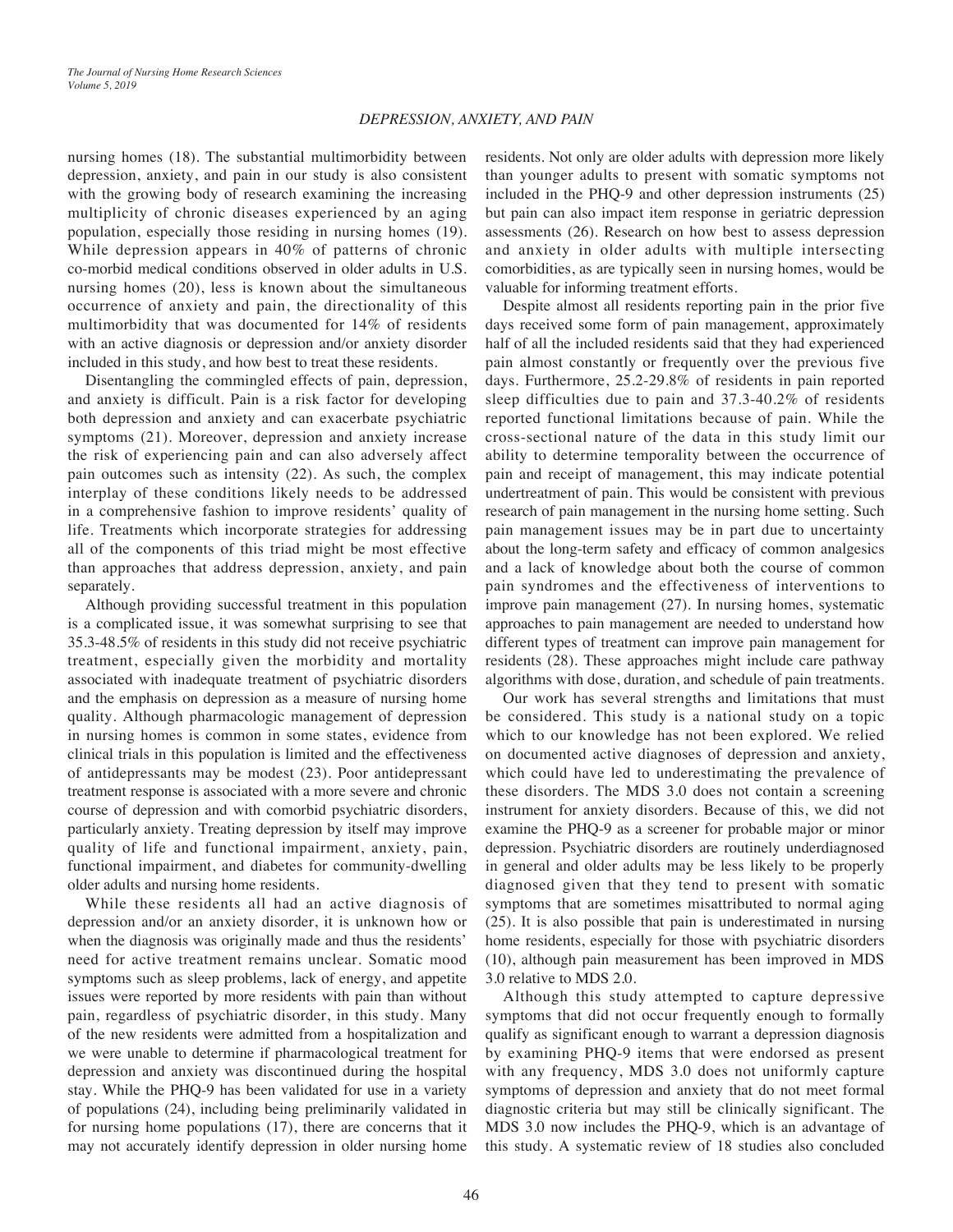that clinically significant anxiety symptoms among older adults living in residential aged care facilities were more frequent than threshold anxiety disorders (2). Estimates of subsyndromal depression among older adults in long-term care settings range from 4.0-30.5%, depending on diagnostic criteria (29). It is necessary to address these symptoms as subsyndromal depression is associated with comorbid anxiety disorders, impaired functioning, increased medical service utilization, and suicidal ideation (30).

Because we focused on the period closest to admission to the nursing home, we cannot establish temporality between our measures, nor can we comment on the prevalence of these conditions beyond the admission period. Examining these conditions throughout the nursing home stay could provide valuable information about the course of symptoms and could inform improvements in processes of care. Furthermore, we restricted our sample to those residents able to answer questions about their pain and thus our results may not be generalizable to residents incapable of self-reporting. Despite this exclusion, our sample is drawn from two years of admissions to all Medicaid- and Medicare-certified nursing home facilities in the United States whereas other recent studies have been limited to community-dwelling older adults, used older datasets that did not have detailed pain and depression measures, or focused on a subset of nursing homes (2).

### **Conclusions**

Many older adults in the U.S. are experiencing some combination of depression, anxiety, and pain when they are admitted to a nursing home. With the aging of the population and the need for long-term care persisting, it is important to improve our understanding of the multimorbidities faced by many of the older adults residing in nursing homes. Advancing knowledge of the complicated relationships between depression, anxiety, and pain is necessary for adequate treatment of these sources of considerable negative health outcomes and diminished quality of life. This is particularly true for nursing home residents as they are often excluded from the clinical trials that provide the evidence base for treatment decisions, despite being at high risk for adverse events associated with pharmacotherapy.

*Funding:* The work was supported by the National Center for Advancing Translational Sciences, National Institutes of Health under Grant TL1 TR001454; by the National Cancer Institute, National Institutes of Health under Grant R21CA198172; by the National Institute on Aging, National Institutes of Health by Grants R21AG046839 and R21AG056965; and by the National Institute of Nursing Research, National Institutes of Health by Grant R56NR015498 and R01NR0116977.

*Conflict of interest:* The authors have no conflicts of interest to declare. Dr Hunnicutt now works for a pharmaceutical company but this work was conducted when he was student.

*Ethical standard:* This study was approved by the University of Massachusetts Medical School Institutional Review Board.

#### **References**

- 1. Gaboda D, Lucas J, Siegel M, Kalay E, Crystal S. No longer undertreated? Depression diagnosis and antidepressant therapy in elderly long-stay nursing home residents, 1999 to 2007. Journal of the American Geriatrics Society, 2011;59(4), 673–80.
- 2. Creighton AS, Davison TE, Kissane DW. The prevalence of anxiety among older adults in nursing homes and other residential aged care facilities: a systematic review. International Journal of Geriatric Psychiatry, 2016;31, 555–566.
- 3. Takai Y, Yamamoto-Mitani N, Okamoto Y, Koyama K, Honda A. Literature review of pain prevalence among older residents of nursing homes. Pain Management Nursing, 2010;11(4), 209–23.
- 4. Fullerton CA, McGuire TG, Feng Z, Mor V, Grabowski DC. Trends in mental health admissions to nursing homes, 1999-2005. Psychiatric Services, 2009;60(7):965-71.
- 5. Bryant C, Jackson H, Ames D. The prevalence of anxiety in older adults: methodological issues and a review of the literature. Journal of Affective Disorders,2008;109(3):233-50.
- Jeste DV, Blazer DG, First M. Aging-related diagnostic variations: need for diagnostic criteria appropriate for elderly psychiatric patients. Biological Psychiatry,2005;15;58(4):265-71.
- 7. Oude Voshaar RC, van der Veen DC, Hunt I, Kapur N. Suicide in late-life depression with and without comorbid anxiety disorders. International Journal of Geriatric Psychiatry, 2016;31(2), 146–52.
- 8. Drageset J, Eide GE, Ranhoff AH. Anxiety and depression among nursing home residents without cognitive impairment. Scandinavian Journal of Caring Sciences, 2013; 27(4), 872–81.
- 9. King-Kallimanis B, Gum AM, Kohn R. Comorbidity of depressive and anxiety disorders for older Americans in the national comorbidity survey-replication. The American Journal of Geriatric Psychiatry, 2009; 17(9), 782–92.
- 10. Brennan PL, SooHoo S. Psychiatric disorders and pain treatment in community nursing homes. The American Journal of Geriatric Psychiatry, 2014; 22(8), 792–800.
- 11. Centers for Medicare and Medicaid Services. (2016). State Operations Manual (SOM) Surveyor Guidance Revisions Related to Psychosocial Harm in Nursing Homes. Baltimore, MD. Retrieved from https://www.cms.gov/Medicare/Provider-Enrollment-and-Certification/SurveyCertificationGenInfo/Downloads/Survey-and-Cert-Letter-16-15.pdf
- 12. Wang PS, Schneeweiss S, Brookhart MA, et al. Suboptimal antidepressant use in the elderly. Journal of Clinical Psychopharmacology,2005; 25(2):118-26.
- 13. Flint AJ, Rifat SL. Anxious depression in elderly patients. Response to antidepressant treatment. The American Journal of Geriatric Psychiatry, 1997;5(2), 107-15.
- 14. Lapane KL, Quilliam BJ, Chow W, Kim MS. Pharmacologic management of non-cancer pain among nursing home residents. Journal of Pain and Symptom Management, 2013;45(1), 33–42.
- 15. Lapane KL, Quilliam BJ, Chow W, Kim MS. The association between pain and measures of well-being among nursing home residents. Journal of the American Medical Directors Association, 2012; 13(4), 344–9.
- 16. Saliba D, Buchanan J. Making the investment count: revision of the Minimum Data Set for nursing homes, MDS 3.0. Journal of the American Medical Directors Association, 2012;13(7), 602–10. http://doi.org/10.1016/j.jamda.2012.06.002
- 17. Saliba D, DiFilippo S, Edelen MO, Kroenke K, Buchanan J, Streim J. Testing the PHQ-9 interview and observational versions (PHQ-9 OV) for MDS 3.0. Journal of the American Medical Directors Association, 2012; 13(7), 618–25.
- 18. Bagchi AD, Verdier JM, Simon SE. How many nursing home residents live with a mental illness? Psychiatric Services, 2009;60(7), 958–64.
- 19. Melis R, Marengoni A, Angleman S, Fratiglioni L. Incidence and predictors of multimorbidity in the elderly: a population-based longitudinal study. PloS One, 2014;9(7), e103120.
- 20. Moore KL, Boscardin WJ, Steinman MA, Schwartz JB. Patterns of chronic co-morbid medical conditions in older residents of U.S. nursing homes: differences between the sexes and across the agespan. The Journal of Nutrition, Health & Aging, 2014;18(4), 429–36.
- 21. Gerrits MMJG, van Oppen P, Leone SS, van Marwijk HWJ, van der Horst HE, Penninx BW. Pain, not chronic disease, is associated with the recurrence of depressive and anxiety disorders. BMC Psychiatry, 2014;14, 187.
- 22. Scott EL, Kroenke K, Wu J,Yu Z. Beneficial Effects of Improvement in Depression, Pain Catastrophizing, and Anxiety on Pain Outcomes: A 12-Month Longitudinal Analysis. The Journal of Pain, 2016;17(2), 215–22.
- 23. Boyce RD, Hanlon JT, Karp JF, Kloke J, Saleh A, Handler SM. A review of the effectiveness of antidepressant medications for depressed nursing home residents. Journal of the American Medical Directors Association, 2012;13(4), 326–31.
- 24. Kroenke K, Spitzer RL, Williams JBW, Löwe B. The Patient Health Questionnaire Somatic, Anxiety, and Depressive Symptom Scales: a systematic review. General Hospital Psychiatry, 2010;32(4), 345–59.
- 25. Hegeman JM, de Waal MWM, Comijs HC, Kok RM, van der Mast RC. Depression in later life: A more somatic presentation? Journal of Affective Disorders, 2015;170, 196–202.
- 26. Karp JF, Rudy T, Weiner DK. Persistent pain biases item response on the Geriatric